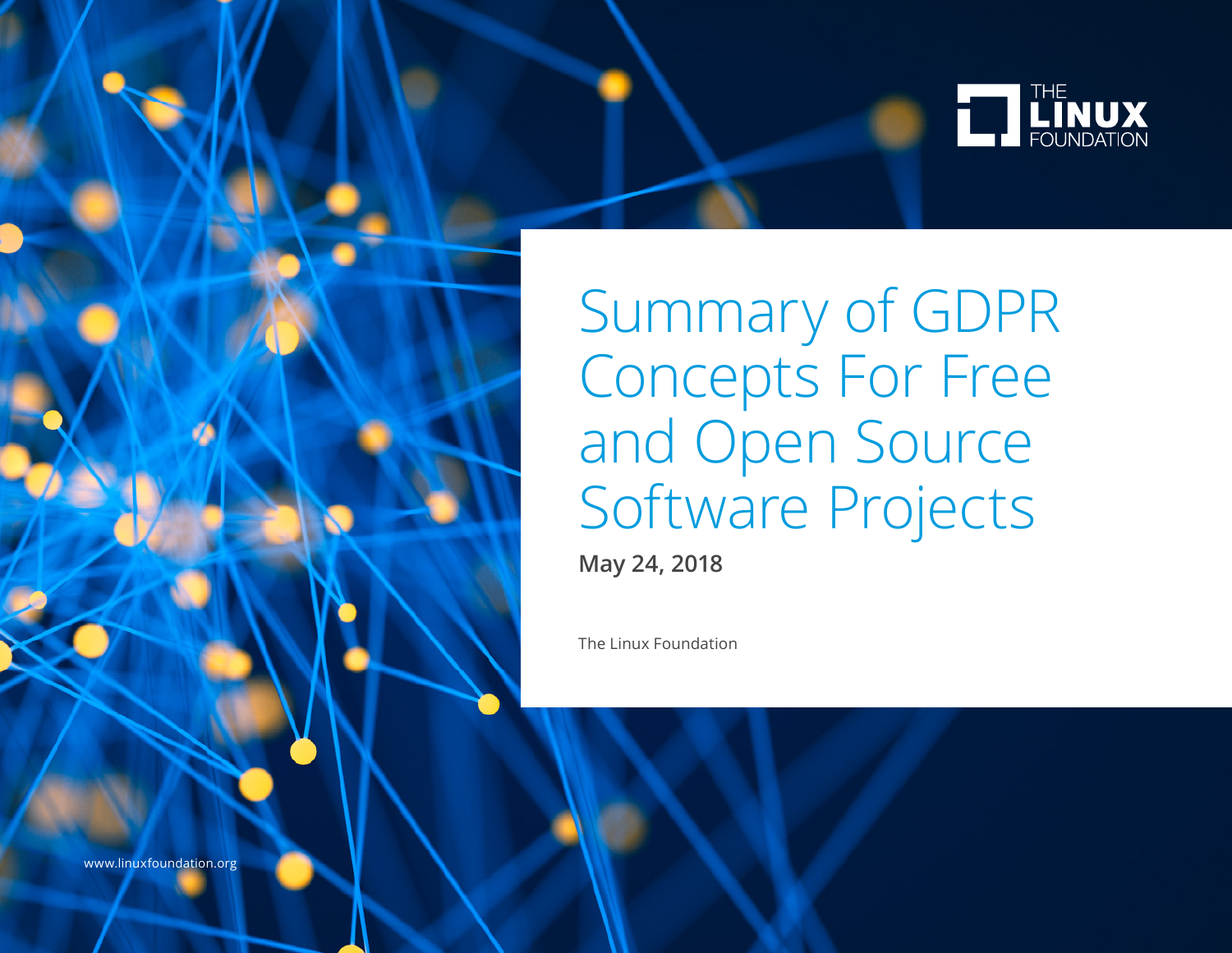# Summary

This summary provides basic details about the General Data Protection Regulation (GDPR). It is intended to address some of the high-level concepts and topics regarding compliance with the GDPR.

Please note that this is intended only as a helpful summary and guide and is not legal advice. You should consult with your own legal counsel regarding any questions relating to GDPR compliance for yourself and your projects.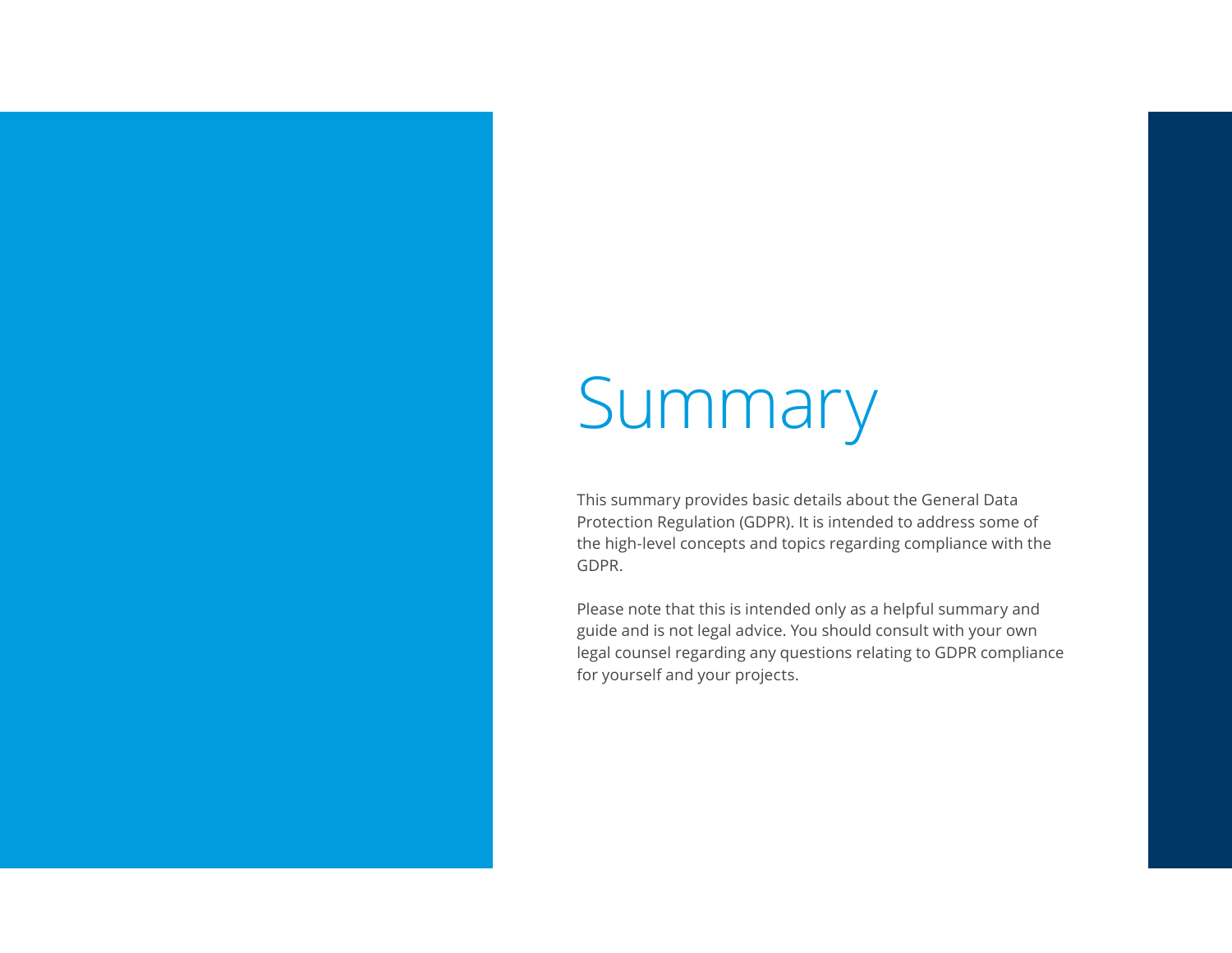# What is the GDPR

The GDPR is the European Union's General Data Protection Regulation. It is an 88-page document that describes the principles and obligations that must be followed when collecting and processing personal data of EU residents. While it is an EU regulation, it applies to any organization in the world that processes data on EU residents. It was enacted by the European Parliament in April 2016. It becomes effective on May 25, 2018. The GDPR's full text can be read *[here1](http://eur-lex.europa.eu/legal-content/EN/TXT/?uri=CELEX:32016R0679)* .

#### **Why was the GDPR enacted?**

The GDPR was enacted to address and modify a number of factors in previous data protection frameworks, particularly in light of changes in technology over time. These goals included:

- **•** *Imposing stricter and broader requirements to protect personal data.* The EU's previous data privacy framework, the Data Protection Directive (DPD), became viewed as insufficiently protective of individuals' data. This was especially true in light of increasing concerns about security breaches, governmental surveillance of individuals, and widespread sharing and misuse of personal data.
- **•** *Creating a single set of requirements.* Previously, under the DPD, each country in the EU had to pass its own rules implementing the DPD in their own laws. This led to over 25 differing national sets of laws to comply with, which varied greatly in scope.

The GDPR, by contrast, is a single regulation that harmonizes the rules across EU members.

- **•** *Clarifying individuals' rights to access and control their personal data.* The GDPR explicitly codifies several categories of rights given to EU residents regarding their own personal data. These are described in greater detail below.
- **•** *Enabling significant penalties for non-compliance.*  The DPD was seen as insufficient to motivate some companies to comply. The GDPR, by contrast, enables data regulators to punish non-compliance with significant fines of up to the greater of 20 million euros or 4% of annual global revenue.

1 *[http://eur-lex.europa.](http://eur-lex.europa.eu/legal-content/EN/TXT/?uri=CELEX:32016R0679) [eu/legal-content/EN/](http://eur-lex.europa.eu/legal-content/EN/TXT/?uri=CELEX:32016R0679) [TXT/?uri=CELEX:32016R0679](http://eur-lex.europa.eu/legal-content/EN/TXT/?uri=CELEX:32016R0679)*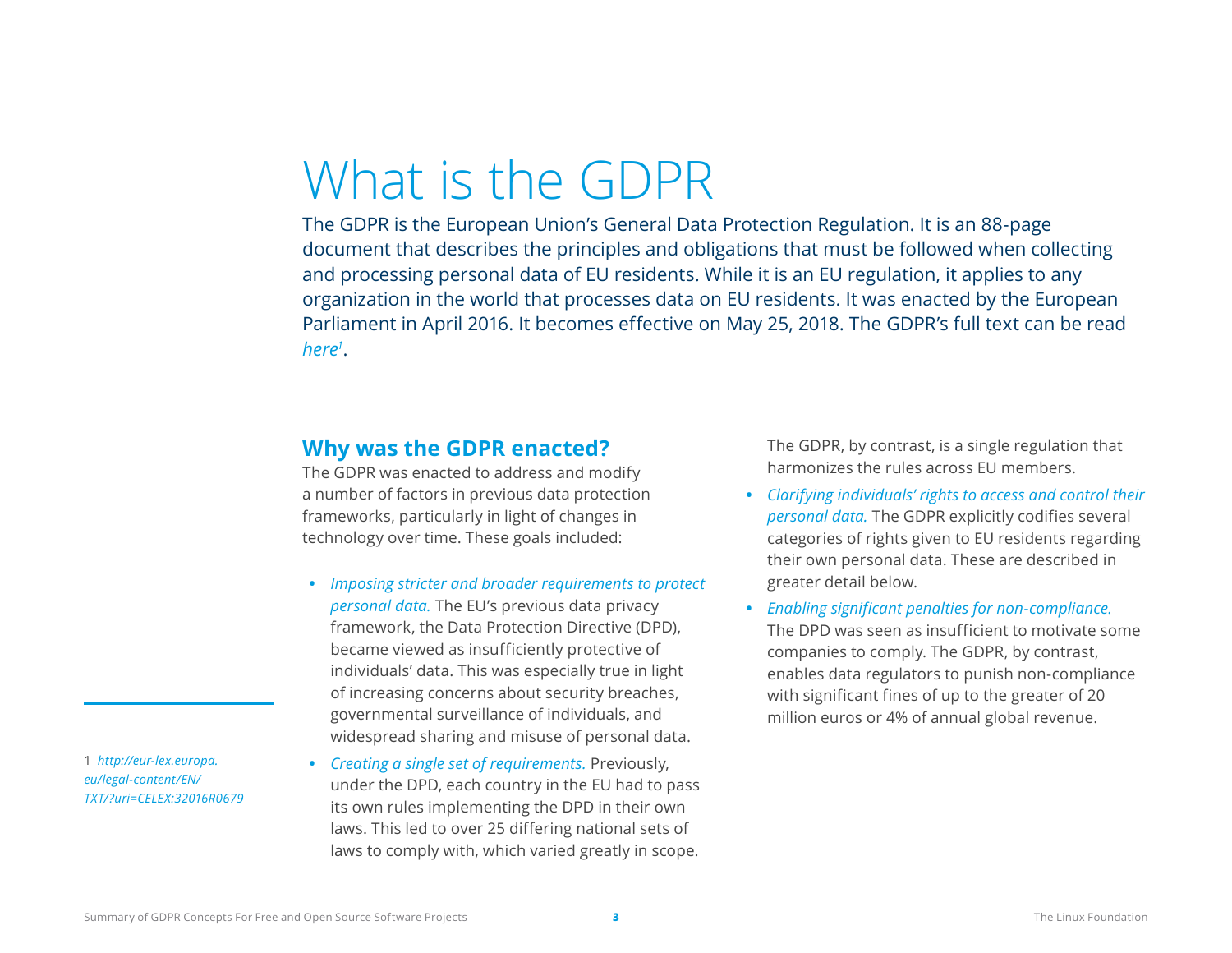#### **When do I need to think about the GDPR?**

Communities should consider the GDPR any time they are collecting, storing, using or transferring personal data.

### **What is "personal data"?**

Under the GDPR, **"personal data"** is any information that relates to an identified or identifiable natural person. The person it relates to is called the **"data subject."**

"Personal data" is an extremely broad term. It includes:

- **•** information that can identify someone directly, alone or in context - sometimes called "personally identifiable information" (e.g. a national identification number; a name; a date of birth; an email address)
- **•** information that can identify someone indirectly (e.g. job title + company - "Director of Widgets at Company ABC")
- **•** information that can be linked to that person (e.g. postings, order details, banking details, medical information, IP addresses, …)

#### **What is "sensitive data" or "special data"?**

Certain categories of data are considered **"sensitive data"** or **"special data"**, and are subject to higher thresholds of permission to be allowed to collect or process them. These include in particular:

- **•** racial or ethnic origin
- **•** political opinions, religious or philosophical beliefs, or trade union membership
- **•** genetic data
- **•** biometric data for the purpose of uniquely identifying a natural person
- **•** data concerning health
- **•** data concerning a natural person's sex life or sexual orientation

### **What does it mean to "process" personal data?**

Personal data is **"processed"** any time an operation is performed on it. This includes collecting, storing, viewing, transmitting, and deleting it, whether or not by automated means.

### **What are the GDPR's "principles" on processing personal data?**

The GDPR defines seven primary **principles** for processing personal data. These are:

- **•** *Lawfulness, Fairness and Transparency.* Process personal data in a way that is legal, fair and transparent to the data subject.
- **•** *Purpose Limitation.* Only process personal data in ways that are compatible with the legitimate purposes for which it was collected.
- **•** *Data Minimisation.* Limit the personal data you collect to what's adequate for those purposes.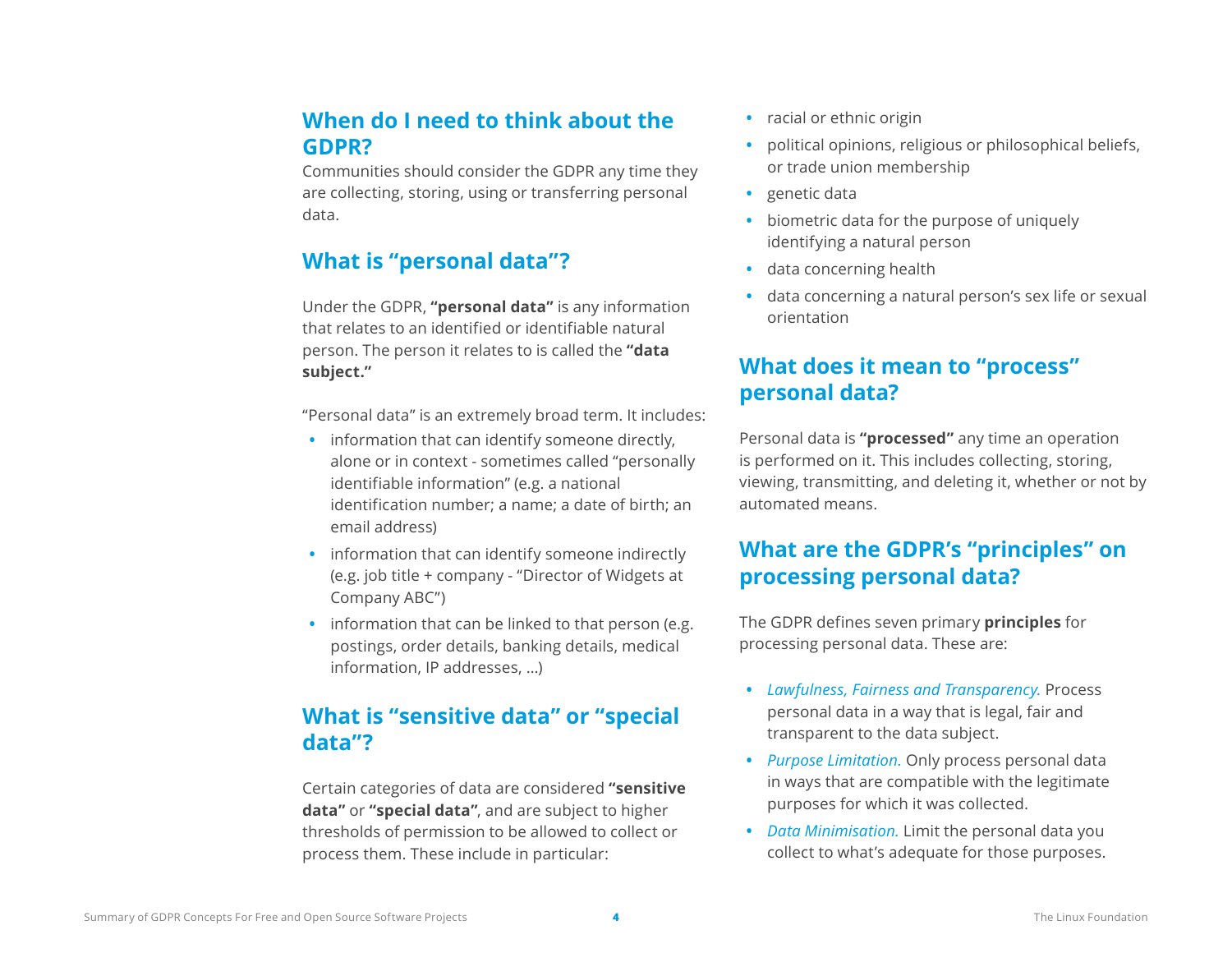- **•** *Accuracy.* Keep personal data accurate and up to date, and take every reasonable step to erase or rectify inaccurate data.
- **•** *Storage Limitation.* Store personal data in a form which permits identification for no longer than needed for the purposes for which it was collected.
- **•** *Integrity and Confidentiality.* Process personal data in a way that ensures appropriate security.
- **•** *Accountability.* A controller of personal data is responsible for the above principles, and for demonstrating its compliance with them.

#### **What does it mean for processing to be "lawful"?**

The GDPR also defines several different categories of purposes that can count as **lawful**. In order to process personal data, the reasons for processing it must fall into at least one of these categories. A processing purpose can have more than one lawful basis (and it is best when it does).

Some of the relevant lawful bases that may permit processing personal data are:

- **•** *Compliance with Law.* Personal data can be processed if it's necessary for compliance with a legal obligation.
	- **•** Example: When required by law to maintain personal data contained in accounting records for a certain length of time, then that processing is most likely "lawful" under the GDPR.
- **•** *Performing a Contract with the Data Subject.* Personal

data can be processed if it's necessary to perform a contract that is with that data subject. (Note that this likely does not apply to a contract with somebody other than the data subject, such as their employer.)

- **•** Example: If an individual signs a contract (e.g. when registering to attend a conference), then it is most likely "lawful" under the GDPR to process personal data as needed to perform that contract (e.g. to enable their attendance at the conference).
- **•** *Legitimate Business Interests.* Personal data can be processed if doing so is consistent with "legitimate interests," unless overridden by the data subject's interests to the contrary.
	- **•** This can be a more ambiguous concept. The GDPR says that determining the balance of interests needs "careful assessment including whether a data subject can reasonably expect at the time and in the context of the collection of the personal data that processing for that purpose may take place."
	- **•** Example: When an individual contributes source code to an open source project, some personal data (such as name and email address) is typically included in that "commit." That personal data is made publicly available within the project repository. This processing is most likely "lawful" under the GDPR as a legitimate interest, because on balance (1) supporting open source project development is a key purpose for which the data was contributed, and (2) it was clear to the data subject when they made the contribution that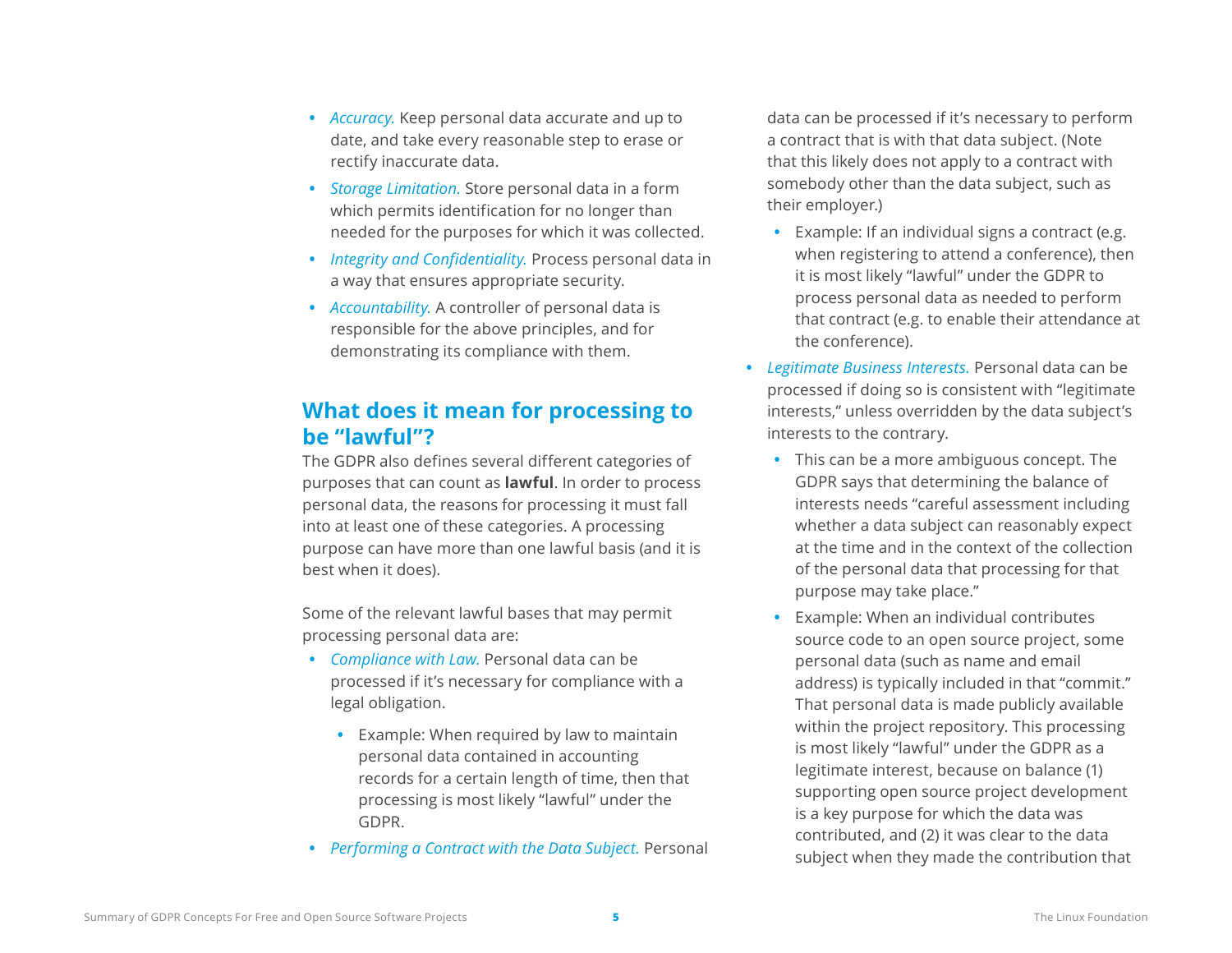their contribution and data would have been made public. For instance, sign-offs under the *[Developer Certificate of Origin](https://developercertificate.org/)*, section (d), include an attestation regarding personal information contained in the record of the contribution.

- **•** Note that other lawful bases in addition to legitimate interests - may also apply to "commit" data.
- **•** *Consent.* Personal data can be processed if the data subject gives their consent.
	- **•** However, for consent to be valid under the GDPR, it must be "specific" and "informed" (e.g., it should include a specific description of what data is being collected, and how it will be used); it requires a "clear affirmative action" by the data subject (e.g., requiring the participant to check a checkbox, and not having it prechecked); and it must be freely revocable (e.g., the data subject must be able to withdraw consent at any time).
	- **•** Even if a project gets consent, it may also want to evaluate whether it can rely on one or more of the other lawful bases described above, in particular if the data is necessary to be retained.

#### **What are "GDPR requests"? What rights do individuals have under the GDPR?**

Six articles in the GDPR lay out specific rights given to individuals regarding their personal data. This gives EU residents the right to contact a data controller and request that it take certain actions ("GDPR requests"). The types of requests described in the GDPR include the following:

- **•** *Right of Access (Art. 15).* Data subjects can ask whether their personal data is being processed. If it is, they can receive "access" to the data (e.g., a copy or screenshot of it) and information regarding the processing.
- **•** *Right to Rectification (Art. 16).* Data subjects can have inaccurate data updated and corrected.
- **•** *Right to Erasure (a.k.a "Right to be Forgotten") (Art. 17).* In certain circumstances, data subjects can have their personal data erased.
- **•** *Right to Restriction of Processing (Art. 18).* In certain circumstances, data subjects can restrict processing of their personal data. It can still be stored (unless a "Right to Erasure" request was also made).
- **•** *Right to Data Portability (Art. 20).* In certain circumstances, data subjects can have their personal data exported (e.g., provided to the data subject or a third party in a structured, commonly used and machine-readable format).
- **•** *Right to Object (Art. 21).* In certain circumstances (particularly for direct marketing and profiling purposes), data subjects can object to having their personal data processed.

For each of these rights, there are nuances and exclusions; these are generally not absolute rights in all circumstances.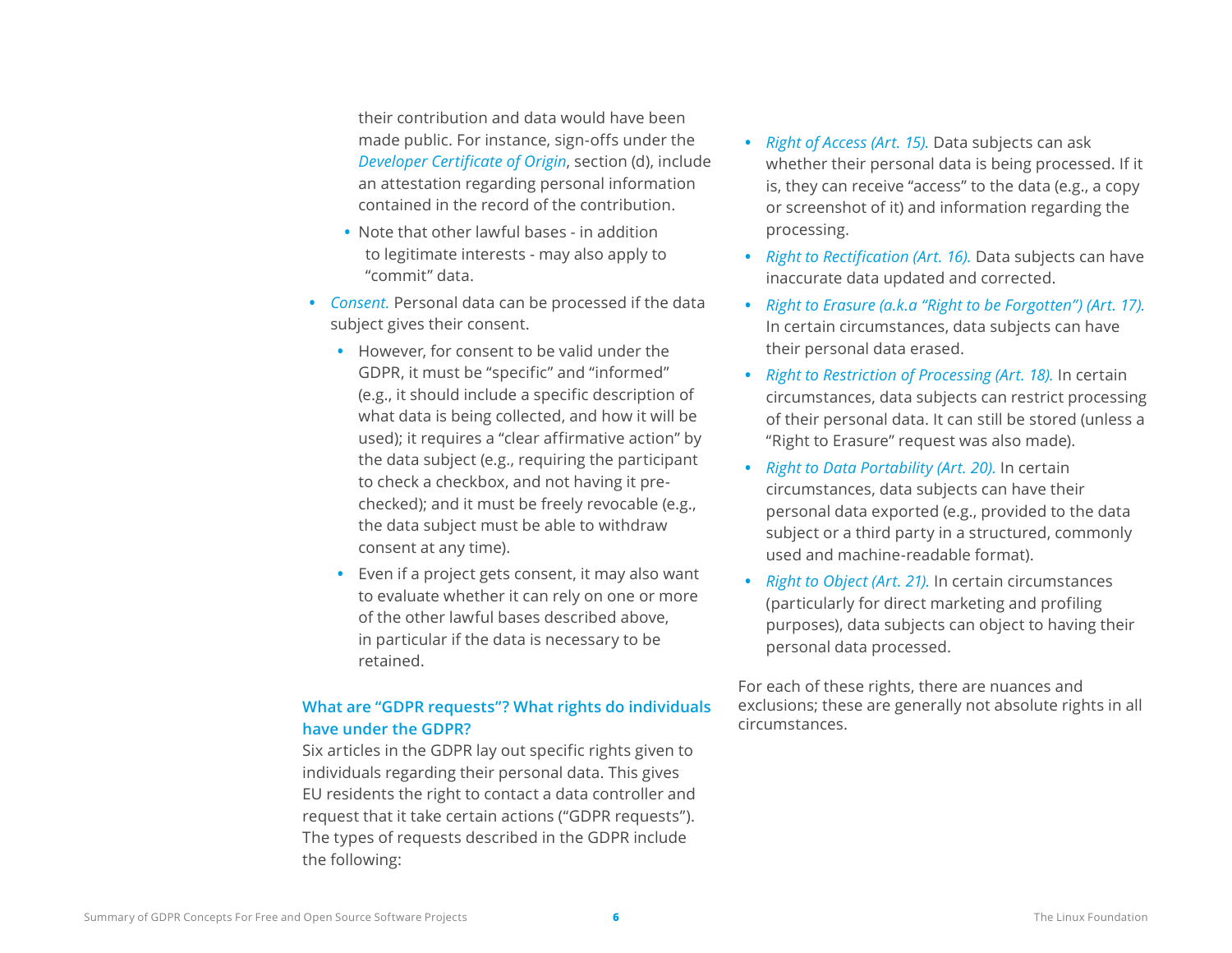#### **What are "controllers" and "processors"?**

These are two different ways to describe a company's role in processing a particular set of personal data. A **"controller"** is the company who determines the purpose and means of processing. A **"processor"** is a third party that processes it on a controller's behalf. For example:

- **•** When a company collects HR data about their employees, they are a controller of that data.
- **•** When a company sends some HR data to a thirdparty service provider to process payroll, the third party service provider is a processor of that data.

This distinction is particularly relevant when personal data will be transferred to or from a third party.

## **What are Data Processing Addendums (DPAs)?**

"DPA" is a commonly-used acronym for various names of agreements (sometimes called "Data Processing Addendums" or "Data Protection Agreements"). These are sets of contract clauses that spell out the parties' responsibilities for protecting personal data. They may be standalone or may be attached to a separate contract between the parties.

DPAs are important because they establish the legal framework that allows two parties, under the GDPR, to transfer personal data between themselves. There are typically different types of DPAs depending on whether the parties are joint controllers or whether one is a

processor for the other.

DPAs can be quite short (just a couple of pages) or can be extremely long, including many details about security protections and organizational policies.

### **What is "Privacy Shield"?**

If personal data is being transferred outside of the EU, the GDPR requires that "appropriate safeguards" be put in place. One mechanism for US organizations to meet these safeguards is to participate in the *[Privacy Shield Framework](https://www.privacyshield.gov/)2*. This is a self-certification mechanism established between the US and the EU, where companies agree to take on a set of enforceable commitments regarding protection of personal data.

#### **What are "Standard Contractual Clauses" or "Model Clauses"?**

Standard Contractual Clauses, sometimes also called "Model Clauses," are another mechanism that is considered to provide appropriate safeguards for transfers out of the EU. They can be signed between two parties for use with transfers of data between those two specific parties. They are sets of contract terms that were previously drafted and approved by the EU, and cannot be modified.

There are typically different versions of Standard Contractual Clauses depending on whether the parties are joint controllers, or whether one is a processor for the other. Standard Contractual Clauses may be incorporated into "long-form" DPAs.

#### 2 *<https://www.privacyshield.gov/>*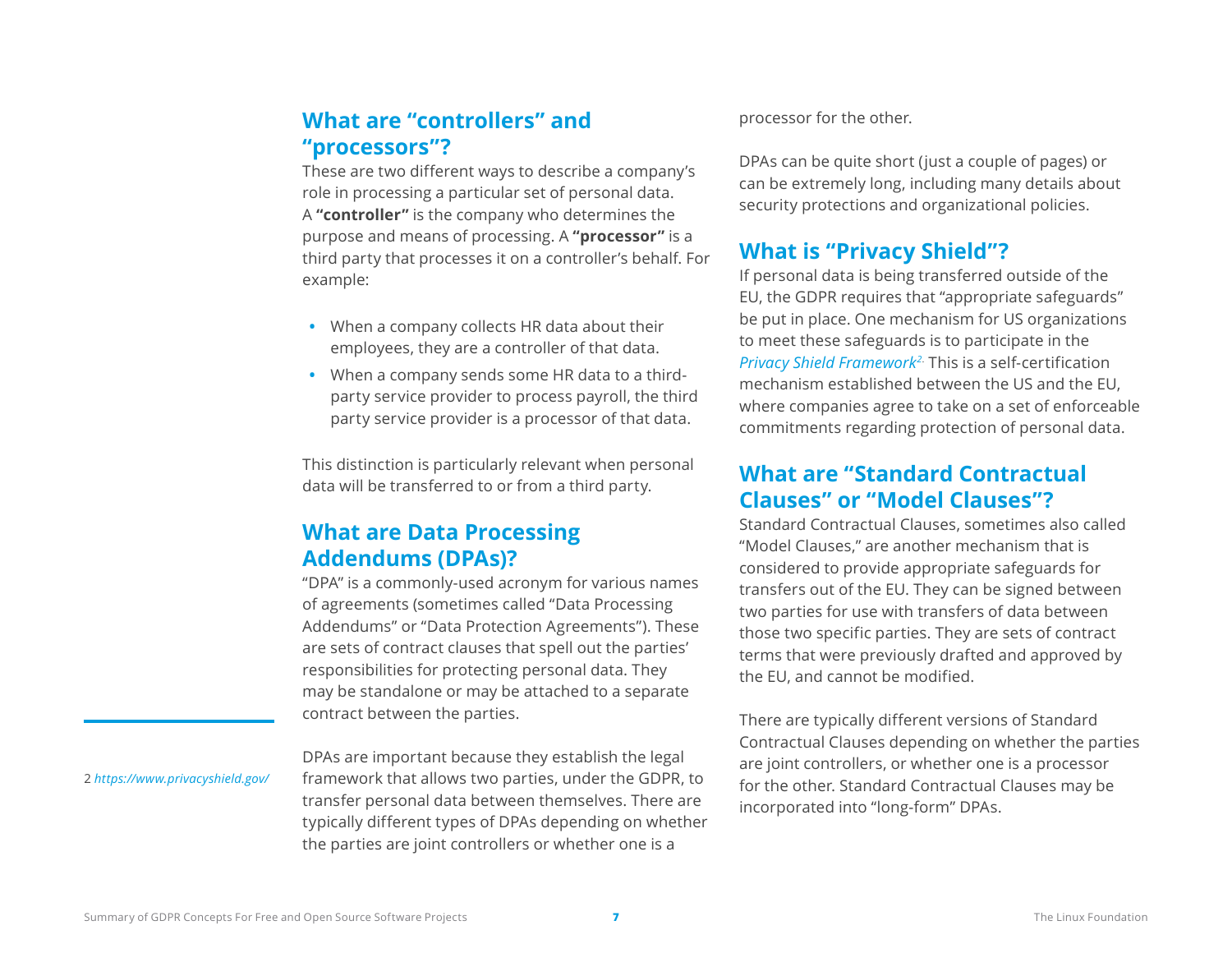#### **What is "profiling"?**

Under the GDPR, "profiling" is any form of automated processing that involves using personal data to evaluate aspects of that person. An action would particularly be considered "profiling" when used to analyze or predict a person's performance at work, economic situation, health, personal preferences, interests, reliability, behaviour, location or movements.

Profiling will usually require getting explicit consent from the individual, which means also that the individual will be able to withdraw that consent at any time. Therefore, profiling activities will typically require a greater degree of review and protections for the applicable personal data.